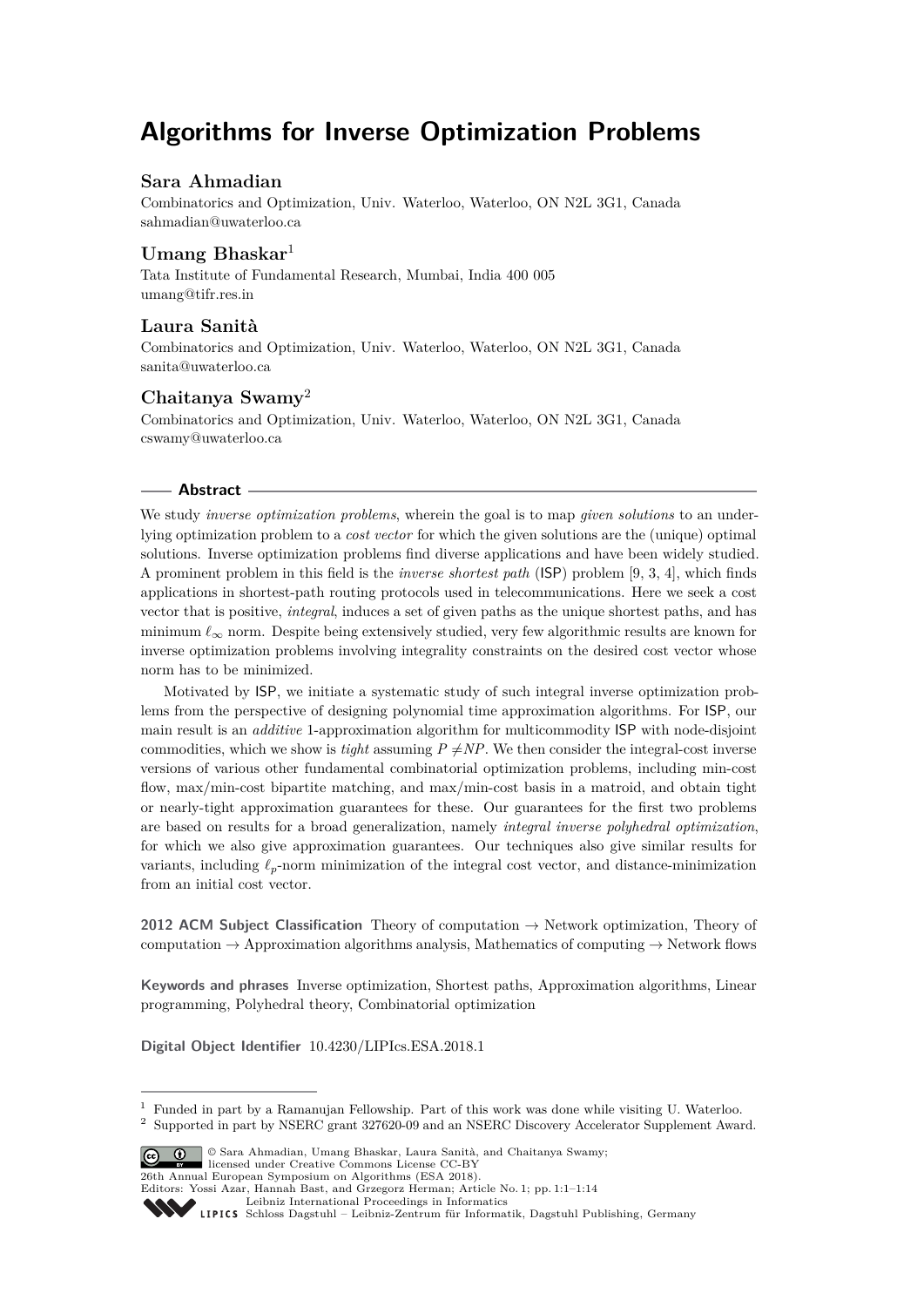## **1:2 Algorithms for Inverse Optimization Problems**

## **1 Introduction**

Consider the following problem, adapted from [\[4\]](#page-12-2), faced by the administrator of a telecommunication network. The administrator seeks to impose a desired routing pattern (e.g., one that distributes traffic along multiple paths to minimize congestion) under a given underlying routing protocol. Many routing protocols – OSPF (open-shortest-path-first), IS-IS etc. – use shortest-path routing, with path lengths defined as the sum of link lengths that are set by the administrator, where the link lengths must typically be positive integers that can be stored using a limited number of bits (e.g., in IS-IS, they must be at most  $63$ ). Thus, the administrator must choose small, positive, integer link lengths so that the resulting shortest paths *coincide* with the prescribed paths (thus ensuring that we utilize precisely these paths).

This is an *inverse shortest path* (ISP) problem (which also arises in seismic tomography, traffic modeling, and network tolling [\[9,](#page-12-0) [19,](#page-13-1) [8,](#page-12-3) [12,](#page-12-4) [13\]](#page-12-5)), a prominent problem from the rich class of *inverse optimization problems*, wherein we are *given solutions* to an underlying optimization problem and we *seek a cost vector* under which the given solutions constitute the (unique) optimal solutions. Since we map solutions to a suitable cost vector, this is termed inverse optimization. Inverse optimization problems find applications in a variety of domains including telecommunication routing [\[3,](#page-12-1) [4\]](#page-12-2), seismic and medical tomography [\[9,](#page-12-0) [19,](#page-13-1) [23\]](#page-13-2), traffic modeling and network tolling [\[12,](#page-12-4) [13,](#page-12-5) [9,](#page-12-0) [8\]](#page-12-3), and portfolio optimization [\[18\]](#page-13-3). They also arise in the domain of *revealed-preference theory* in economics [\[24\]](#page-13-4), which seeks to understand when observations can be attributed to behavior consistent with game-theoretic models. As these examples indicate, inverse optimization problems typically have two primary objectives: (a) *parameter estimation*, where we seek to infer certain parameters of a system that are consistent with a set of observations (e.g., seismic and medical tomography, revealed preference theory); and (b) *solution imposition*, where the goal is to (minimally) perturb the system parameters so as to enforce a set of solutions (e.g., the telecommunication routing application mentioned above, and network tolling where we want to find (minimal) edge tolls imposing a given routing pattern as an equilibrium flow).

Motivated by ISP, we consider inverse optimization problems wherein the desired cost vector  $c$  is required to be positive, *integral*, and induce the given subset  $S$  of solutions as the *unique optimal solutions* to the underlying optimization problem; we call these problems *integral inverse optimization problems*. We primarily consider the objective of minimizing  $||c||_{\infty}$ , but our results also yield guarantees for the objective of minimizing the perturbation  $||c - c^{(0)}||_{\infty}$  of a given "base" cost vector  $c^{(0)}$ , which is frequently considered in the inverseoptimization literature. Uniqueness can be important because we may want to explain/impose  $S$  without introducing spurious solutions (i.e., "we get precisely what we bargain for"), and integrality is, in many cases, a desirable or necessary practical consideration (as in the telecommunication-routing setting). Despite extensive literature, very few algorithmic results are known for inverse optimization problems involving integrality constraints on the desired cost vector whose norm, or deviation from a given cost vector  $c^{(0)}$ , is to be minimized; we only know of [\[3,](#page-12-1) [4\]](#page-12-2) that address this, both in the context of ISP.

**Our contributions and results.** We initiate a systematic study of integral inverse optimization problems from the perspective of designing polynomial time (approximation) algorithms. We focus on the inverse versions of various combinatorial optimization problems, a natural starting point to investigate integral inverse optimization problems. As our results demonstrate, even for such problems, wherein the underlying optimization problem is well structured and polytime-solvable, the resulting integral inverse optimization problems are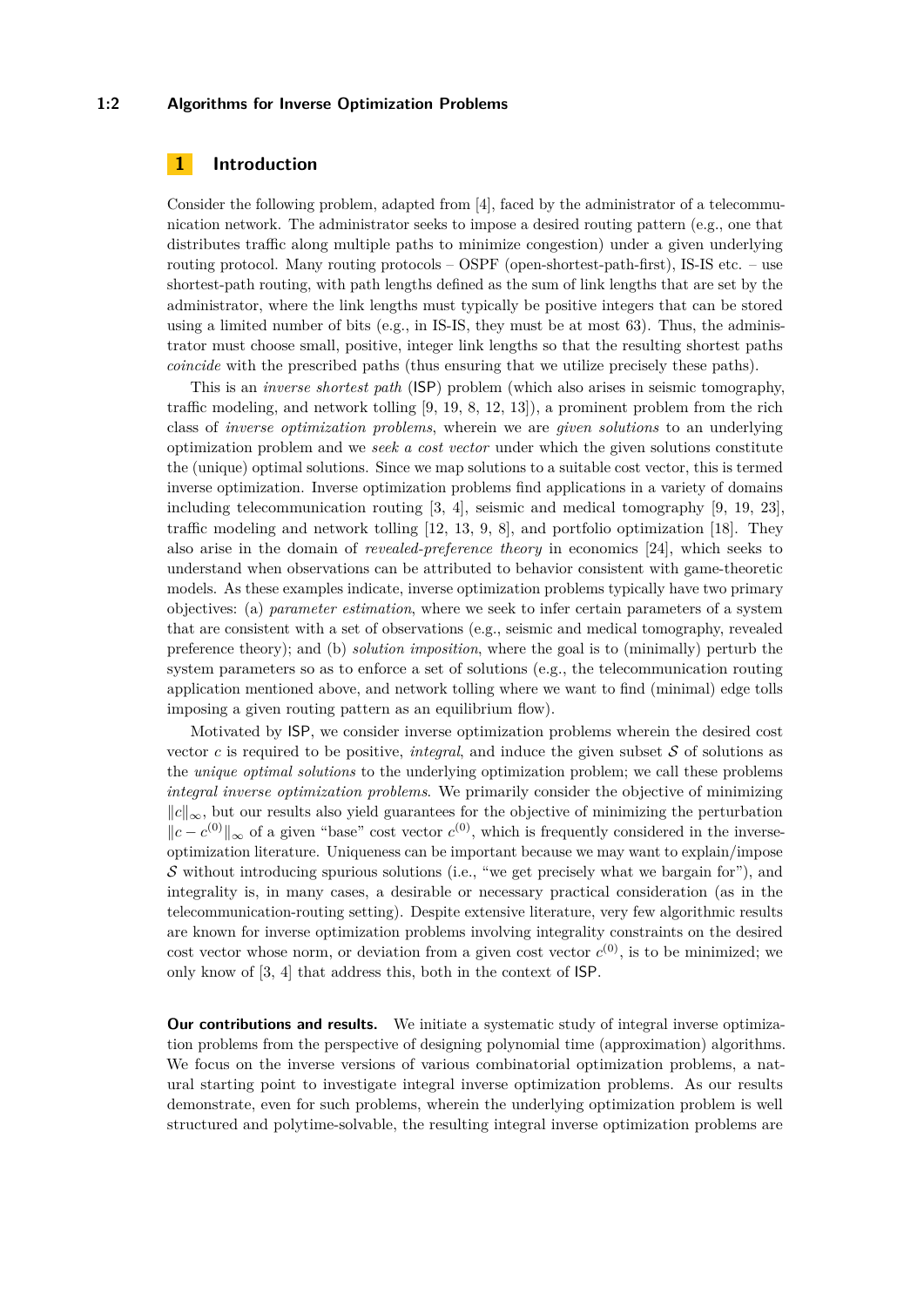<span id="page-2-0"></span>**Table 1** Summary of our main results. These are stated for the implicit model, wherein the solution-set is specified implicitly by listing its support set. Most of our guarantees also hold in the explicit model.

| Problem                                             | Our results                                                       |
|-----------------------------------------------------|-------------------------------------------------------------------|
| Inverse shortest path (ISP)                         | polytime                                                          |
| Node-disjoint multicommodity ISP                    | additive 1-approximation; problem is NP-hard                      |
|                                                     | (Previous work gives multiplicative $O( V )$ -approx.)            |
| Inverse polyhedral optimization                     | additive 1-approximation for minimization (IMin-Poly)             |
| (IOpt-Poly) with TU constraint matrix               | multiplicative 2-approx. for maximization (IMax-Poly)             |
| <b>IOpt-Poly</b> with $\{0, 1\}$ matrix A           | multiplicative $\widetilde{O}(\sqrt{\min\{r,k\}})$ -approximation |
| $(r, k = \text{row}, \text{column sparsity of } A)$ | additive factors of k: IMin-Poly; $(k - 1)$ : IMax-Poly           |
| Inverse versions of min-cost flow                   | additive 1-approx.; follows from results for <b>IOpt-Poly</b>     |
| and min/max-cost bipartite matching                 |                                                                   |
| Inverse matroid-basis optimization                  | polytime (for minimization and maximization)                      |

quite non-trivial and exhibit an interesting range of possibilities in terms of positive (approximation) algorithmic results and hardness of approximation results. We obtain tight or nearly-tight guarantees for a variety of integral inverse optimization problems, including the well-studied inverse shortest path (ISP) problem. Our salient contributions are as follows; Table [1](#page-2-0) summarizes our main results.

 $\blacksquare$  We begin by considering ISP (Section [3\)](#page-7-0). We show that the single-commodity version (Section [3.1\)](#page-7-1), wherein S is a subset of  $s \rightarrow t$  paths in a directed graph, is *polytime solvable* (Theorem [5\)](#page-8-0). We then consider *multicommodity* ISP, the generalization where we have multiple commodities, each specified by an  $(s_i, t_i)$  pair of nodes and a subset  $S_i$  of  $s_i \rightarrow t_i$  paths, and we seek positive, integral edge costs that ensure that  $S_i$  is the unique set of shortest  $s_i \sim t_i$  paths for each commodity *i*. We *resolve* the status of node-disjoint multicommodity  $\textsf{ISP}$ , where the  $\mathcal{S}_i$ s correspond to node-disjoint subgraphs (Section [3.2\)](#page-8-1): we devise an *additive* 1*-approximation* algorithm (Theorem [6\)](#page-8-2), which is the best possible guarantee (if  $P \neq NP$ ) since we show that this node-disjoint version is *NP*-hard (Theorem [7\)](#page-9-0). Our proof also shows that it is *NP*-hard to obtain a multiplicative  $\left(\frac{3}{2} - \epsilon\right)$ -approximation for multicommodity ISP, for any  $\epsilon > 0$ .

Our results improve upon the previous-best multiplicative  $O(|V|)$ -approximation guarantees for these problems, which follow from the work of [\[3,](#page-12-1) [4\]](#page-12-2). The algorithms in [\[3,](#page-12-1) [4\]](#page-12-2) are for multicommodity  $\textsf{ISP}$ , but they apply to the restrictive setting where  $\mathcal{S}_i$  includes a *single*  $s_i \sim t_i$ -path for every commodity; moreover, they do not yield improved guarantees even for the special cases of single-commodity ISP or node-disjoint multicommodity ISP. We also improve upon the factor  $\frac{9}{8}$  hardness-of-approximation guarantee in [\[4\]](#page-12-2).

Motivated by the fact that many combinatorial optimization problems can be cast as  $\overline{a}$ polyhedral optimization problems, in Section [4,](#page-9-1) we consider a broad generalization of integral inverse discrete optimization, namely *integral inverse polyhedral optimization*. Here, we are given a *polytope*  $P \subseteq \mathbb{R}^n$  explicitly, and the set S is replaced by a set X of *extreme points* of P; we seek a positive, integral cost vector  $c \in \mathbb{Z}^n$  that induces X as the unique set of extreme-point optimal solutions to the problem of optimizing (minimizing or maximizing)  $c^T x$  over  $x \in \mathcal{P}$ . We obtain approximation guarantees for integral inverse polyhedral optimization that depend on the structure of the constraint matrix *A* defining P. When *A* is *totally unimodular* (TU), we obtain an *additive* 1*-, or multiplicative* 2 *approximation* (see Theorem [8\)](#page-10-0), and for a general {0*,* 1} matrix *A*, our approximation factor depends on the *row and/or column sparsity* of *A* (see Theorem [9\)](#page-10-1). As *corollaries*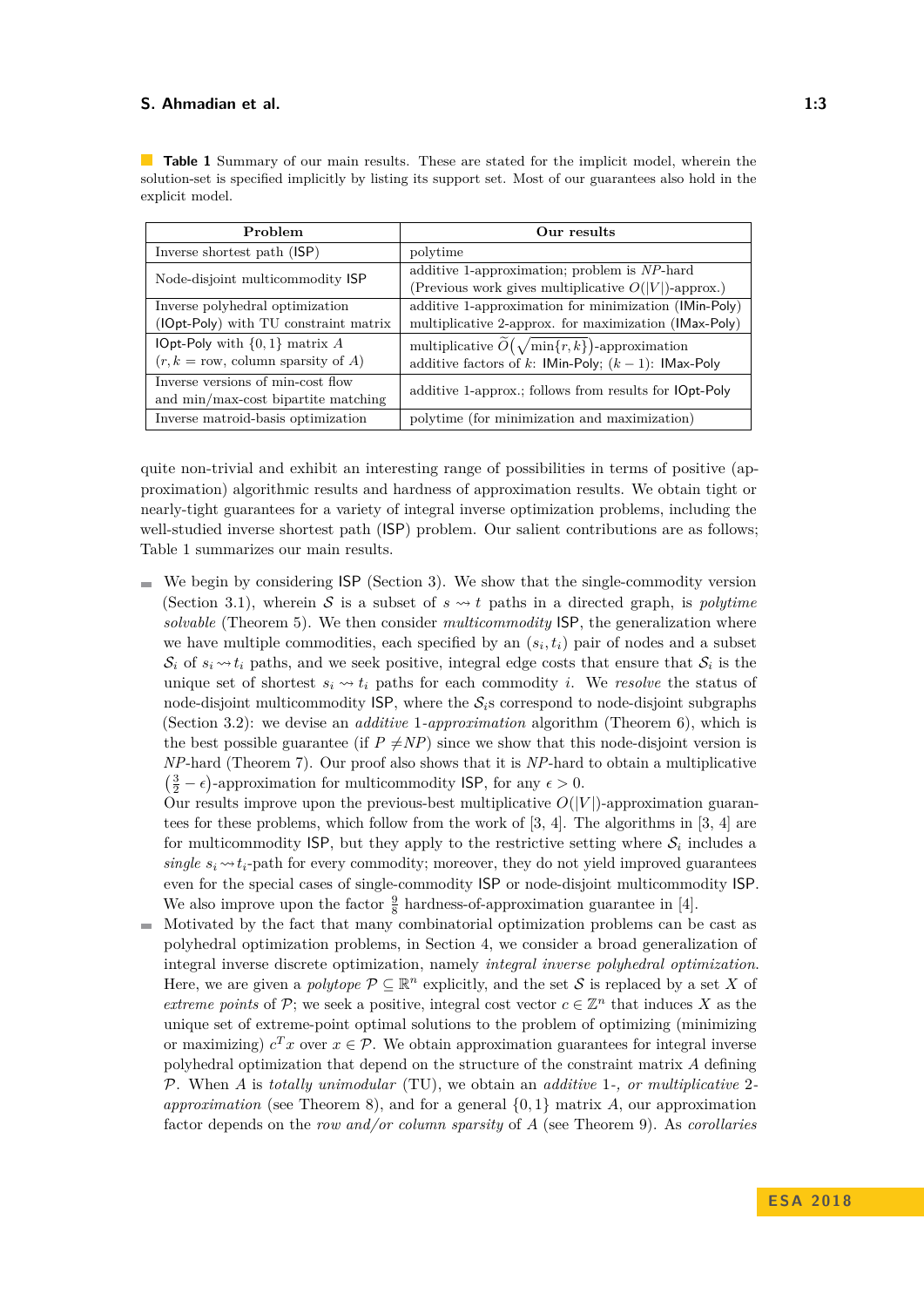#### **1:4 Algorithms for Inverse Optimization Problems**

of these results, we obtain *additive* 1*-approximation* algorithms for the integral inverse versions of min-cost flows and max/min-cost bipartite matchings.

Similar to ISP, *integral inverse min-cost flow* (IMCF) captures the optimization problem encountered in the context of *spanning-tree protocols* (STPs) – e.g., rapid STP, multiple STP etc. – which route using a *shortest-path tree* rooted at a given node *s* under the assigned link weights; enforcing a prescribed routing tree rooted at *s* by choosing small, positive, integer link lengths is then an IMCF problem, and in fact, the special case involving a single source and infinite (or equivalently, very large) capacities. This linkweight assignment problem was studied in [\[15,](#page-12-6) [16\]](#page-12-7), who prove upper bounds on the optimum value (in a more general setting). We show that this single-source IMCF problem is polytime solvable, which implies that *we can solve this link–weight assignment problem in polynomial time.*

It is illuminating to view integral inverse polyhedral optimization (IOpt-Poly) geometrically. The set of cost vectors that yield  $X$  as extreme-point optimal solutions in  $P$ , form a *polyhedral cone*; a cost vector in the *interior* of this cone yields *X* as the unique set of extreme-point optimal solutions. Thus, the goal in **lOpt-Poly** is to find a *shortest* (in  $\|.\|_{\infty}$ norm) *positive, integral vector* in the interior of this cone (if one exists). Viewed from this perspective, integral inverse polyhedral optimization can be seen as a problem in the field of *geometry of numbers* and in the same vein as the important shortest-vector-problem in lattices. We believe that this geometric connection makes IOpt-Poly an appealing problem of independent interest meriting further study.

 $\equiv$ In Section [5,](#page-11-0) we consider integral inverse matroid-basis optimization. Here,  $S$  is a collection of bases of a matroid, and we seek positive, integer costs on the elements under which  $S$  is the unique set of optimal bases. We give a polytime algorithm for this problem (Theorem [12\)](#page-11-1).

Our techniques are versatile and yield results for various variants (see Section [6\)](#page-11-2), including, most notably, integral inverse optimization under two other commonly considered objectives in the literature: (1)  $\ell_p$ *-norm minimization*, where we seek to minimize  $||c||_p$ ; and (2) *distance minimization*, where we seek to minimize the perturbation  $\|c - c^{(0)}\|_{\infty}$  of an integral "base" vector  $c^{(0)}$ . Our results typically also hold in an *implicit* model, where the input specifies a (potentially exponential-size) set  $S$  implicitly by listing the elements in terms of its support.

Most prior results on inverse optimization, with the exception of ISP, are obtained in the setting where S consists of a single solution  $\hat{x}$  (with [\[26,](#page-13-5) [28\]](#page-13-6) being exceptions), which is not required to be the unique optimal solution, and the objective is to minimize  $||c - c^{(0)}||_{\infty}$  (or  $||c - c^{(0)}||_p$  for some other *p*), with *c* fractional. This setting is significantly simpler than the integral inverse optimization setting we consider. In particular, it is not hard to see that, as noted in [\[2\]](#page-12-8), even for a general inverse polyhedral optimization problem, one can: (a) utilize the complementary slackness (CS) conditions from LP theory to encode the problem of finding a suitable cost vector *c* as another LP (or a convex program for  $\ell_p$  norms); or (b) use the ellipsoid method to solve the LP that directly encodes that  $\hat{x}$  has optimal objective value among all  $x \in \mathcal{P}$ , given an optimization/separation oracle for  $\mathcal{P}$ . This work therefore focuses on obtaining faster algorithms for the integral inverse optimization problem.

In contrast, in the integral inverse optimization setting, two distinct sources of difficulty arise that do not appear in the above setup. First, even computing a suitable fractional cost vector is non-trivial due to the uniqueness constraint. For instance, in inverse polyhedral optimization, this entails discerning if the given solutions form the extreme points of a face of the given polytope, and determining how to encode, and separate over, the constraints enforcing uniqueness. Second, rounding a fractional cost vector poses the difficulty that we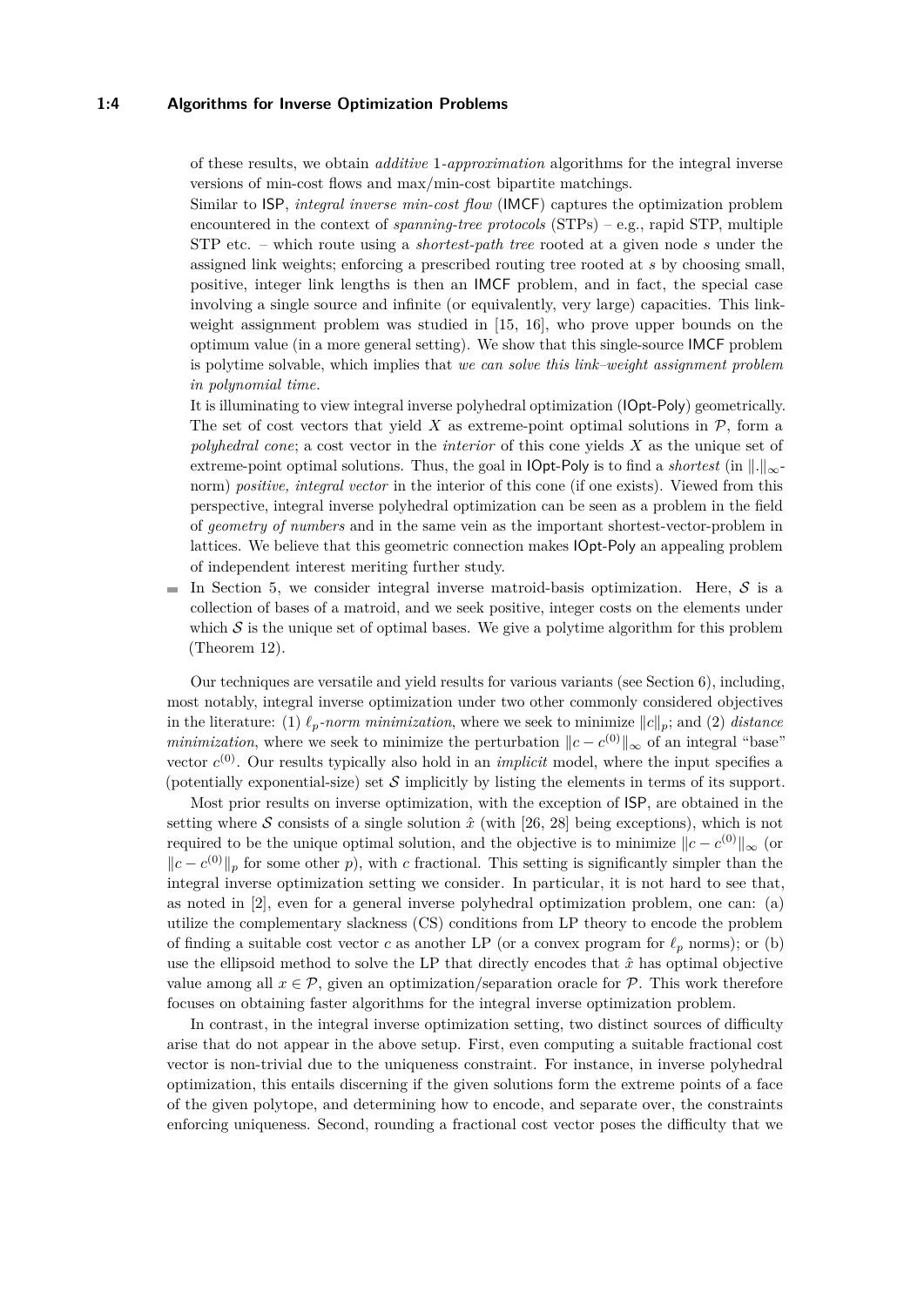need to *coordinate* things so as to simultaneously ensure that all solutions in S *continue to have the same cost*, and solutions not in S *remain non-optimal solutions*. This creates unique challenges, and we leverage tools from optimization theory, polyhedral theory, and recent results in discrepancy theory to circumvent these difficulties and obtain our results. An interesting and notable implication of our work is that, in many cases, *imposing integral costs does not significantly impact the achievable performance guarantees*.

Our array of results allude to the richness of integral inverse optimization problems. While our work makes significant progress towards understanding these problems, it also opens up various directions for further research, such as investigating the inverse-optimization versions of *NP*-hard optimization problems.

**Related work.** Inverse problems were initially extensively studied in geophysics for the estimation of model parameters (see, e.g., [\[23\]](#page-13-2)). Since then there has been a great deal of work in inverse optimization in the optimization community (see, e.g., the survey [\[17\]](#page-13-7)). In the optimization community, Burton and Toint [\[9\]](#page-12-0) (see also [\[8\]](#page-12-3)) were the first to consider inverse optimization problems. They introduced the the  $\ell_2$ -norm distance-minimization variant of **ISP**,where we seek to minimize  $||c - c^{(0)}||_2$ , where  $c^{(0)}$  is a base vector, while allowing for fractional cost vectors, and do not require the given paths to be the unique shortest paths. They motivate ISP from applications in traffic modeling and seismic tomography, and suggest the extension to the  $\ell_1$  and  $\ell_{\infty}$  norms. Ben-Ameur and Gordin [\[3\]](#page-12-1) and Bley [\[4\]](#page-12-2) study (among other problems) ISP under the constraints of positive, integral edge costs, and uniqueness of the given paths (i.e., integral ISP), motivated by its applications to shortest-path routing protocols. These give algorithms having multiplicative approximation ratios of  $O(\min\{|V|/2, (\text{maximum length of a given path})\})$ , and [\[4\]](#page-12-2) also shows that it is *NP*-hard to obtain an approximation ratio better than 9*/*8. Other ISP variants have also been investigated [\[2,](#page-12-8) [4,](#page-12-2) [7,](#page-12-9) [11,](#page-12-10) [12,](#page-12-4) [13,](#page-12-5) [25\]](#page-13-8).

Following initial work on inverse shortest paths, algorithms were developed for the inverse-optimization versions of other combinatorial optimization problems, such as minimum spanning tree, min-cost flow, min-cut, matroid intersection, and general inverse polyhedral optimization (also called *inverse linear programming* [\[29,](#page-13-9) [30\]](#page-13-10)); see [\[17\]](#page-13-7) for details. Most of this work pertains to the distance-minimization problem when we allow fractional costs, and only a single solution is given ([\[26,](#page-13-5) [28\]](#page-13-6) are exceptions that consider multiple solutions) that is not required to be the unique optimal solution. These papers focus on developing fast combinatorial algorithms. Ahuja and Orlin [\[2\]](#page-12-8) unify and generalize many of these results. They note that inverse polyhedral optimization can be solved in the above setting by solving a suitable LP: a compact LP encoding this can be obtained by utilizing the CS conditions, and even the (huge) LP that directly encodes that the given solution be optimal can be solved via the ellipsoid method. They show that in various cases, the compact LP leads to an LP similar to the one for optimizing over  $P$ , and hence one can obtain combinatorial algorithms for various inverse discrete optimization problems. Similar results were also obtained by [\[27\]](#page-13-11).

We remark that while we also solve an LP to obtain fractional cost vectors en route to obtaining integral cost vectors, a crucial difference in our setting is that we need to devise suitable ways of encoding (and separating over) the constraint that the costs induce the given (multiple) solutions as the *unique* optimal solutions. Our algorithms for integral inverse polyhedral optimization require either *a face oracle* for P, which determines if the given set *X* of extreme points forms a face of P, or an oracle that determines if all *maximal/minimal* points on a face of  $P$  have the same cost under a given cost vector. Devising a face oracle is related to the problem of enumerating all vertices (i.e., extreme points) of a polyhedron, or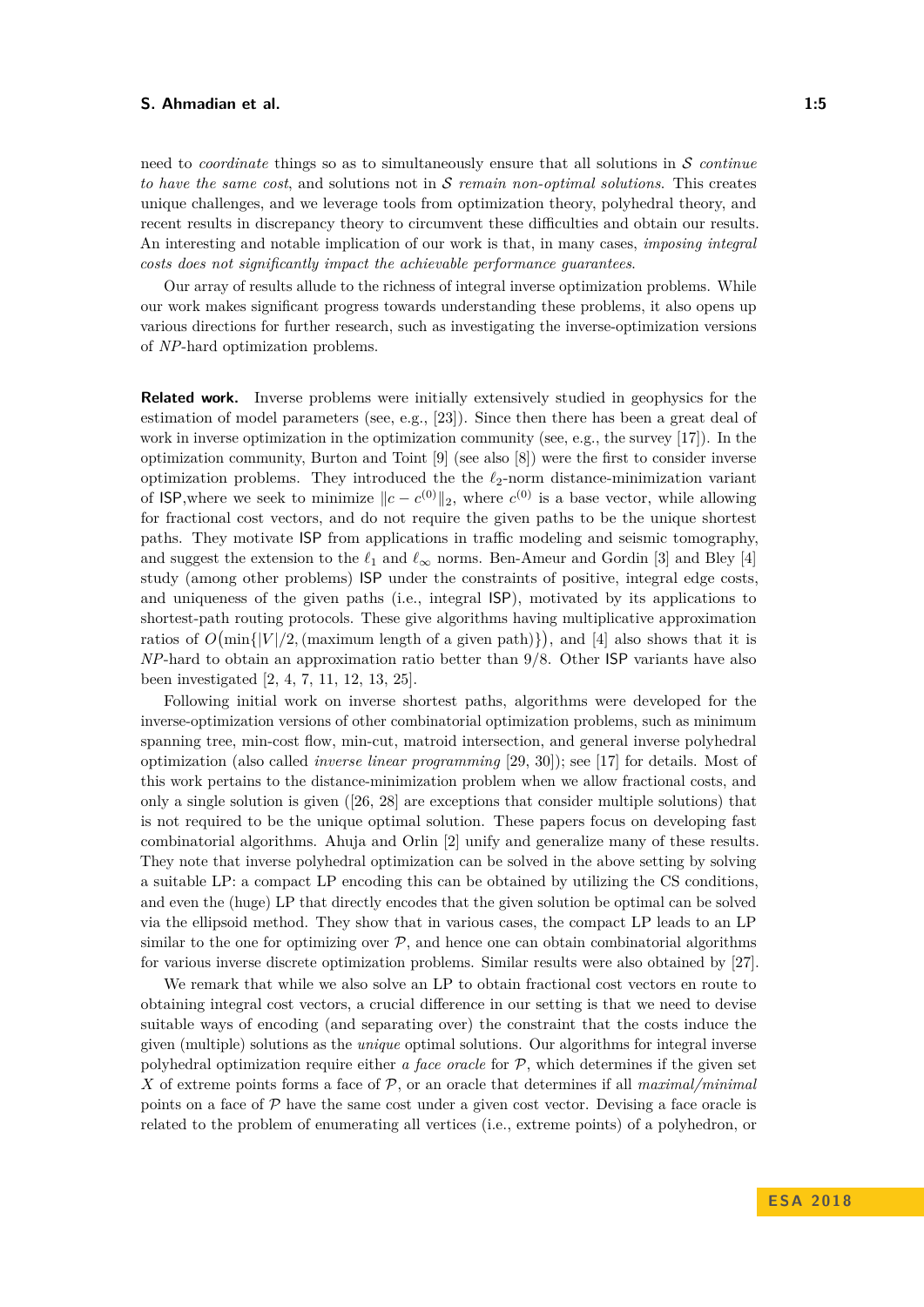#### **1:6 Algorithms for Inverse Optimization Problems**

all vertices on its optimal face (under an objective function), with each new vertex being output in polynomial delay. (For instance, we can decide if *X* forms a face by determining if the minimal face of  $\mathcal P$  containing *X* contains at least  $|X|+1$  vertices.) Such procedures are known for various polyhedra such as network-flow polyhedra [\[20\]](#page-13-12), general 0*/*1 *polytopes* [\[10\]](#page-12-11), simplicial and simple polyhedra [\[6,](#page-12-12) [14\]](#page-12-13), but this is *NP*-hard for general 0*/*1 polyhedra [\[5\]](#page-12-14).

## <span id="page-5-2"></span>**2 Problem definitions, notation, and preliminaries**

For an integer *n*, we use [*n*] to denote  $\{1, \ldots, n\}$ . Given  $z \in \mathbb{R}^E$ , and  $S \subseteq E$ , we use  $z(S)$ to denote  $\sum_{e \in S} z_e$ . We use  $\lfloor z \rfloor$  and  $\lceil z \rceil$  to denote the vectors  $(\lfloor z_e \rfloor)_{e \in E}$  and  $(\lceil z_e \rceil)_{e \in E}$ respectively.

**Inverse discrete optimization.** An inverse discrete optimization problem involves an underlying discrete optimization problem specified in terms of a ground set *E* and a collection  $\mathcal{F} \subseteq 2^E$  of feasible solutions, and a subset  $\mathcal{S} \subseteq \mathcal{F}$  of feasible solutions to the optimization problem. We seek a cost vector  $c \in \mathbb{R}^E$  such that the solutions in S are the optimal solutions to the underlying optimization problem. Formally, in an *inverse minimization problem*, the underlying optimization problem is a minimization problem, and we seek a cost vector  $c \in \mathbb{R}^E$  such that  $c(S) = \min_{F \in \mathcal{F}} c(F)$  for all  $S \in \mathcal{S}$ . In an *inverse maximization problem*, the underlying optimization problem is a maximization problem, and we seek  $c \in \mathbb{R}^E$  such that  $c(S) = \max_{F \in \mathcal{F}} c(F)$  for all  $S \in \mathcal{S}$ . More precisely, motivated by applications of the inverse-shortest-path problem in the context of shortest-path network-routing protocols in telecommunication, we impose the following requirements on the cost vector *c*.

- <span id="page-5-0"></span>**(C1)** *Positive, integer costs:*  $c_e \geq 1$ ,  $c_e \in \mathbb{Z}$  for all  $e \in E$ ;
- <span id="page-5-1"></span>**(C2)** *Unique optimal solutions*: For inverse minimization, we require  $c(S) = \min_{F \in \mathcal{F}} c(F)$  $c(F')$  for all  $S \in \mathcal{S}$  and  $F' \in \mathcal{F} \setminus \mathcal{S}$ ; for inverse maximization, we require  $c(S)$  $\max_{F \in \mathcal{F}} c(F) > c(F')$  for all  $S \in \mathcal{S}$  and  $F' \in \mathcal{F} \setminus \mathcal{S}$ ;

Our goal is to find a vector *c* satisfying [1](#page-5-0) and [2](#page-5-1) that minimizes  $||c||_{\infty}$ . We call this an *integral inverse optimization problem*; we drop "integral" when it is clear from the context.

The uniqueness condition [2](#page-5-1) is often important in applications, where the inverse optimization problem is used to infer or perturb some system parameters so as to explain or impose a set  $S$  of observations, since we would like to do so without introducing spurious solutions. We impose  $c \geq 1$  as a normalization requirement: this prevents one from arbitrarily scaling a vector satisfying [2](#page-5-1) to obtain another feasible solution. Integrality is a discretization condition that ensures that we are optimizing over a *closed set* (note that [2](#page-5-1) leads to an open feasible region). (Without an underlying objective such as minimizing  $||c||_{\infty}$ , [1](#page-5-0) becomes redundant as one can always scale a rational vector *c* to satisfy [1.](#page-5-0))

We allow for specifying exponentially large (in the natural input size) solution sets  $\mathcal S$ (thus obtaining greater modeling power), by also considering the following *implicit* model for specifying S: we specify a set U of elements, which implicitly describes the set  $S = \{S \in \mathcal{F} : S \subseteq \mathcal{F} \mid S \subseteq \mathcal{F} \mid S \subseteq \mathcal{F} \}$  $S \subseteq U$  of feasible solutions. For example, in the implicit version of inverse shortest paths, *U* is a set of arcs and *S* comprises all  $s \rightarrow t$  paths contained in *U*; so a solution is a positive, integral cost vector such that the collection of shortest  $s \sim t$  paths is precisely S. Our results typically apply to both models, and the underlying arguments are similar.

Our techniques are versatile and yield results for other variants of the above integral inverse optimization problem such as, most notably,

- (1) the  $\ell_p$ -norm version: find a vector *c* satisfying [1,](#page-5-0) [2](#page-5-1) that minimizes  $||c||_p$
- (2) the *distance-minimization version* (with  $\ell_{\infty}$  norm): the input specifies a "base" vector  $c^{(0)} \in \mathbb{Z}_+^E$ , and we seek a cost vector *c* satisfying [1,](#page-5-0) [2](#page-5-1) that minimizes  $||c - c^{(0)}||_{\infty}$ .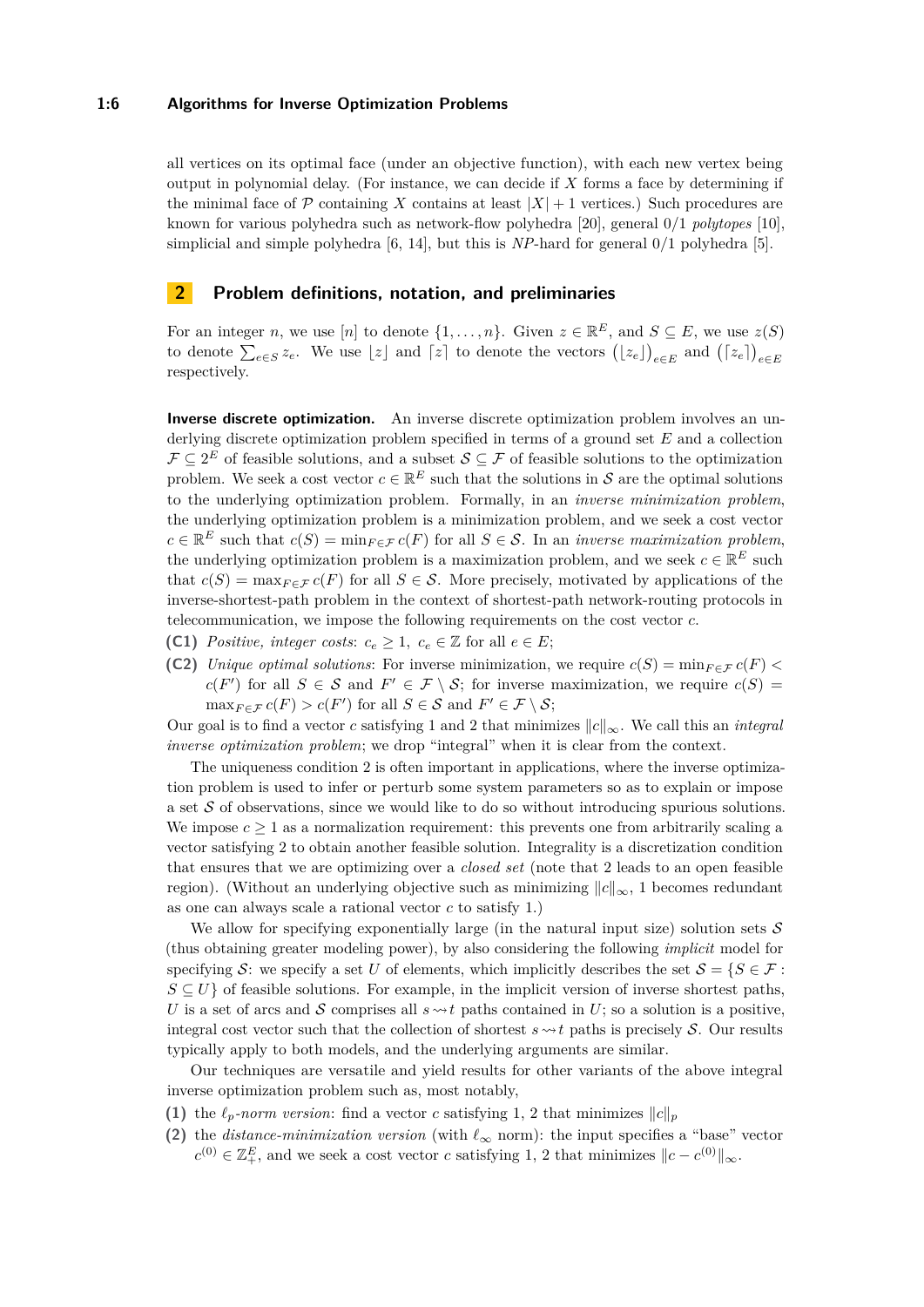At a high level, this follows because our results are obtained by first obtaining an (near-) optimal fractional cost vector  $c^*$  satisfying [1,](#page-5-0) [2](#page-5-1) via an LP (or, for  $\ell_p$ -norms where  $1 < p < \infty$ , via a convex program) and then rounding it to a feasible integral vector  $\tilde{c}$  while introducing an *additive*  $O(1)$  rounding error; this rounding error easily translates to a multiplicative approximation for problems (1), (2). The following theorem makes this precise.

<span id="page-6-2"></span>► **Theorem 1.** Let  $c^* \in \mathbb{R}^E$  be a cost vector satisfying  $c_e^* \geq 1 \ \forall e \in E$ . Let  $\tilde{c} \in \mathbb{Z}^E$  be a vector *satisfying [1,](#page-5-0) [2.](#page-5-1)*

- (i) Let  $O^*_{p} := \min \{ ||c||_p : c \text{ satisfies } 1,2 \}.$  $O^*_{p} := \min \{ ||c||_p : c \text{ satisfies } 1,2 \}.$  $O^*_{p} := \min \{ ||c||_p : c \text{ satisfies } 1,2 \}.$  $O^*_{p} := \min \{ ||c||_p : c \text{ satisfies } 1,2 \}.$  $O^*_{p} := \min \{ ||c||_p : c \text{ satisfies } 1,2 \}.$  Suppose that  $||c^*||_p \leq O^*_{p} + \epsilon$ , and  $\tilde{c}_e \leq \alpha c_e^* + \beta$  $\int$  *for all*  $e \in E$ *. Then,*  $\|\tilde{c}\|_p \leq (\alpha + \beta)(1 + \epsilon)O^*_{p}$ *; if*  $\epsilon < (\frac{1}{2(\alpha + \beta)O^*_{p}})^p$ *, this implies that*  $\|\tilde{c}\|_p \leq [\alpha + \beta] O^*_{p}.$
- (ii) Let  $O_{\text{dist}}^* := \min \{ ||c c^{(0)}||_{\infty} : c \text{ satisfies } 1, 2 \}.$  $O_{\text{dist}}^* := \min \{ ||c c^{(0)}||_{\infty} : c \text{ satisfies } 1, 2 \}.$  $O_{\text{dist}}^* := \min \{ ||c c^{(0)}||_{\infty} : c \text{ satisfies } 1, 2 \}.$  $O_{\text{dist}}^* := \min \{ ||c c^{(0)}||_{\infty} : c \text{ satisfies } 1, 2 \}.$  $O_{\text{dist}}^* := \min \{ ||c c^{(0)}||_{\infty} : c \text{ satisfies } 1, 2 \}.$  Suppose that  $O_{\text{dist}}^* > 0$ ,  $||c^* - c^{(0)}||_{\infty} \leq O_{\text{dist}}^*$ , and  $||\tilde{c} - c^*||_{\infty} < \beta$ . Then,  $||\tilde{c} - c^{(0)}||_{\infty} \leq O_{\text{dist}}^* + |\beta| - 1 \leq |\beta| O_{\text{dist}}^*$ .

**Inverse polyhedral optimization.** Many combinatorial optimization problems have convenient polyhedral descriptions and can be modeled via linear programs that have integral optimal solutions; this indeed holds for the problems whose integral inverse optimization versions we investigate. With this in mind, we consider the following general inverse polyhedral optimization problem, which is a natural abstraction of an inverse discrete optimization problem. We are given a *polytope*  $P \subseteq \mathbb{R}^E_+$  with explicitly specified constraints, and a collection *X* ⊆ P of *extreme points* of P. In *integral inverse polyhedral minimization* (IMin-Poly), we seek a cost vector  $c \in \mathbb{R}^E$  that minimizes  $||c||_{\infty}$  and satisfies [1,](#page-5-0) and (C2):  $c^T \hat{x} = \min_{x \in \mathcal{P}} c^T x < c^T x'$  for every  $\hat{x} \in X$  and every extreme point  $x'$  of P not in X. Similarly, in *integral inverse polyhedral maximization* (IMax-Poly), we seek  $c \in \mathbb{R}^E$  that minimizes  $||c||_{\infty}$  and satisfies [1,](#page-5-0) and (C2'):  $c^T \hat{x} = \max_{x \in \mathcal{P}} c^T x > c^T x'$  for every  $\hat{x} \in X$  and every extreme point  $x'$  of  $P$  not in  $X$ . If the underlying discrete optimization problem is captured by the problem of optimizing over  $\mathcal P$  (e.g., if extreme points of  $\mathcal P$  correspond to feasible solutions to the discrete optimization problem), then this integral inverse polyhedral optimization problem captures the integral inverse discrete optimization problem defined earlier. As before, we also consider the implicit version, wherein we are given  $U \subseteq E$ , which implicitly specifies  $X := \{$  extreme points  $\hat{x}$  of  $\mathcal{P}$  s.t.  $\{e : \hat{x}_e > 0\} \subseteq U$ ,  $\hat{x}$  is maximal/minimal in  $P$ . By  $\hat{x}$  being maximal in  $P$ , we mean that there is no  $x \in P$  such that  $x \geq \hat{x}$ ,  $x \neq \hat{x}$ ; minimality is similarly defined. The set *X* must be maximal for IMax-Poly, and minimal for IMin-Poly, as only such points can be optimal solutions since  $c > 0$ .

We say that *X* forms a face of  $P$ , if *X* is precisely the set of extreme points of some face of P. Integral inverse polyhedral optimization can be stated geometrically as: determine if *X* forms a face, say  $F$ , of  $\mathcal{P}$ , and if so, find a positive, integral vector (if one exists) of minimum  $\ell_{\infty}$  norm in the interior of the polyhedral cone of vectors yielding *F* as the optimal face.

**Difference systems.** We often need to obtain a solution to a system of constraints of the following form, called a *difference system with bounds*, involving *n* variables  $z_1, \ldots, z_n$ ;

<span id="page-6-0"></span> $z_i - z_j \le d_{ij} \quad \forall (i, j) \in A, \qquad z_i \ge \ell_i \quad \forall i \in L, \qquad z_i \le u_i \quad \forall i \in U$  (1)

where  $A \subseteq [n] \times [n]$ ,  $L, U \subseteq [n]$ . The  $d_{ij}$  s can be arbitrary, so [\(1\)](#page-6-0) can also incorporate constraints of the form  $z_i - z_j \ge d_{ij}$ . The following useful result is well known (see, e.g., [\[1\]](#page-12-15)).

<span id="page-6-1"></span> $\blacktriangleright$  **Theorem 2.** We can find a feasible solution to a difference system [\(1\)](#page-6-0), or detect it is *infeasible, by computing a shortest path in a digraph with*  $|A| + |L| + |U|$  *arcs,*  $n + 1$  *nodes. If the data is integral, and* [\(1\)](#page-6-0) *is feasible, this yields an integer-valued feasible solution.*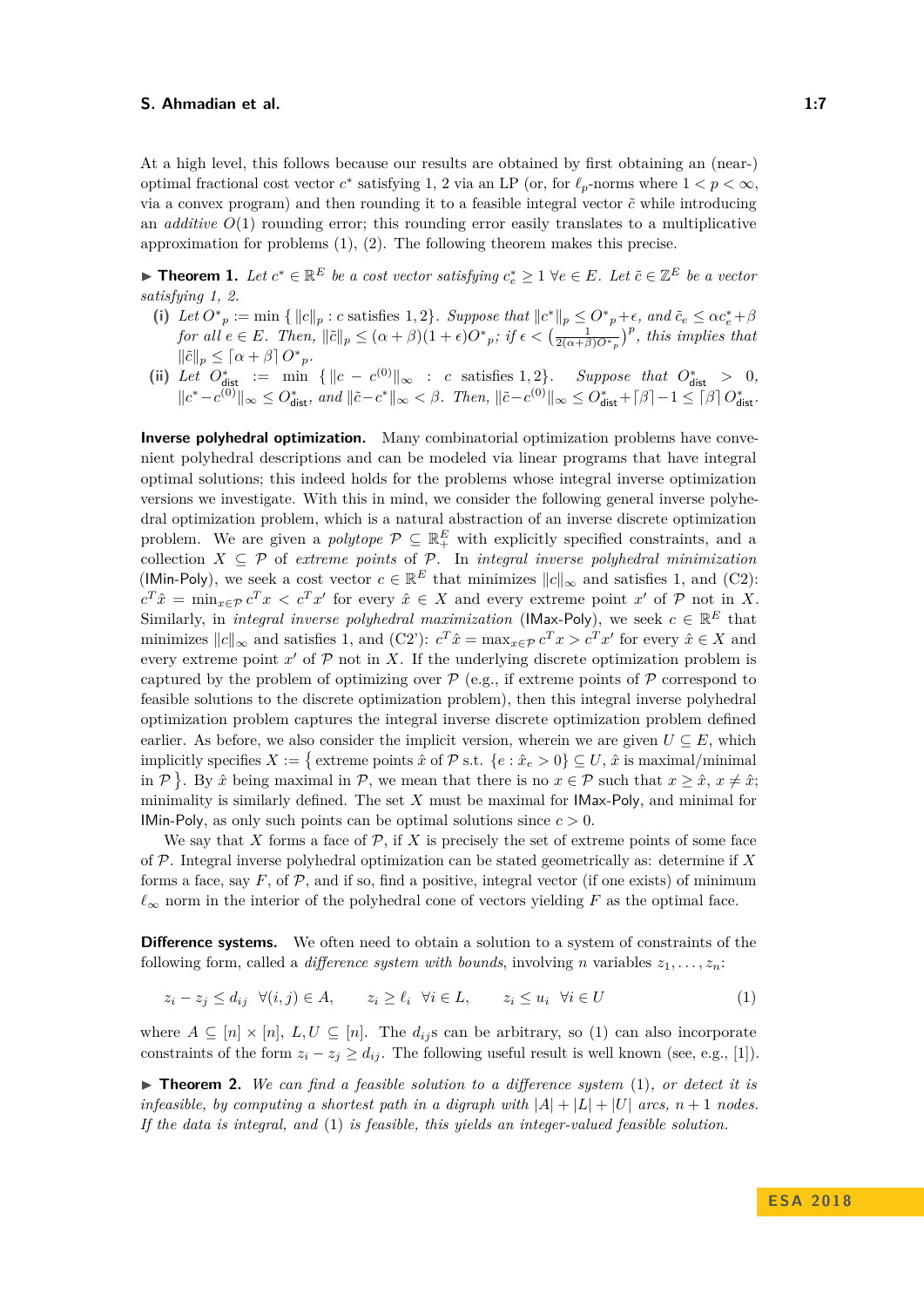#### **1:8 Algorithms for Inverse Optimization Problems**

*Further, given costs*  ${b_i}_{i=1}^n$ , we can solve a min-cost flow problem to find an optimal solution to the following LP: minimize  $\sum_i b_i z_i$  subject to [\(1\)](#page-6-0). If this LP has an optimal solution and the  $d_i$ <sup>*i*</sup>*s*,  $\ell$ <sup>*i*</sup>*s* and  $u_i$ *s* are integral, this yields an integer-valued optimal solution.

## <span id="page-7-0"></span>**3 The inverse shortest path problem**

In the *integral inverse shortest path* (ISP) problem, we are given a directed graph  $D = (V, E)$ , terminals  $s, t \in V$ , and a collection S of simple  $s \rightarrow t$  paths; we seek positive, integral edge costs  ${c_e}_{e \in E}$  such that the paths in S are the unique shortest  $s \rightsquigarrow t$  paths under these edge costs, so as to minimize  $||c||_{\infty} = \max_{e} c_e$ . In *multicommodity* ISP, we have *k* commodities, with each commodity  $i = 1, \ldots, k$  specified by a pair  $s_i, t_i \in N$  of terminals, and a collection  $S_i$  of  $s_i \sim t_i$  paths. We seek positive, integral edge costs  ${c_e}_{e \in E}$  minimizing  $||c||_{\infty}$  such that for each commodity  $i = 1, \ldots, k$ , the paths in  $S_i$  are the unique  $s_i \rightarrow t_i$  shortest paths under these edge costs. Clearly,  $\mathsf{ISP}$  is the special case where  $k = 1$ . In the implicit version of multicommodity ISP, we are given edge-sets  $E^1, \ldots, E^k$ , which implicitly defines  $S_i$  to be the collection of all  $s_i \rightarrow t_i$  paths in  $E^i$ .

We show that ISP is *polytime solvable* (Section [3.1\)](#page-7-1). For multicommodity ISP (Section [3.2\)](#page-8-1), we devise an *additive* 1-approximation algorithm in the setting where the  $S_i$ s correspond to node-disjoint subgraphs. Our guarantee is *tight*, since we show that (even) this special case of multicommodity  $\textsf{ISP}$  is NP-hard to approximate within a factor better than  $\frac{3}{2}$ . Previously, only a multiplicative  $O(|V|)$ -approximation guarantee was known for these problems [\[3,](#page-12-1) [4\]](#page-12-2), and a factor  $\frac{9}{8}$  hardness-of-approximation was known for general multicommodity ISP [\[4\]](#page-12-2). In Section [6,](#page-11-2) we show that our techniques yield results for various other ISP variants including: (1) the  $\ell_p$ -norm minimization version; (2) the distance minimization version; and (3) variants involving shortest- $s_i \leftrightarrow t_i$ -path distances in the objective or constraints.

## <span id="page-7-1"></span>**3.1 A polynomial time exact algorithm for ISP**

We may assume that every edge in *D* lies on some  $s \rightarrow t$  path, as otherwise we can assign it cost 1, and so can simply delete the edge. Let  $O^*$  denote the optimal value of the ISP instance. We utilize the following well-known properties of shortest paths.

<span id="page-7-3"></span>▶ **Claim 3.** *Let*  $D = (N, A)$  *be a digraph with nonnegative edge costs*  $\{c_e\}_{e \in A}$ *, and*  $s, t \in N$ *. Suppose that every edge of A lies on some*  $s \sim t$  *path. Let* S *be a collection of*  $s \sim t$  *paths.* 

(i) S consists of shortest  $s \rightarrow t$  paths (under c) iff there are node potentials  $\{y_v\}_{v \in N}$  such *that:*

<span id="page-7-2"></span>
$$
y_v - y_u \le c_{u,v}
$$
 for all  $(u, v) \in A$ ,  $y_v - y_u = c_{u,v}$  for all  $(u, v) \in \bigcup_{P \in S} P$ . (2)

- **(ii)** *Node potentials satisfying* [\(2\)](#page-7-2) *exist iff the node potentials obtained by setting*  $y_v = (shortest-s \leadsto v-path distance)$   $\forall v$ *, satisfy* [\(2\)](#page-7-2)*.*
- (iii) S comprises shortest  $s \rightarrow t$  paths iff every  $s \rightarrow t$  path  $Q \subseteq \bigcup_{P \in S} P$  is shortest  $s \rightarrow t$ *path.*

If the input is in the explicit model (i.e., S is explicitly given), define  $E^1 := \bigcup_{P \in \mathcal{S}} P$ . By Claim [3](#page-7-3) (iii), an ISP instance in the explicit model is feasible only if S includes all  $s \rightarrow t$  paths contained in  $E^1$ . Also, since we seek positive edge costs,  $E^1$  must be acyclic (a directed cycle must have cost  $0$  due to  $(2)$ ), otherwise the **ISP** instance is infeasible. In the explicit model, we first check if  $E^1$  contains an  $s \rightarrow t$  path not in S. This can be checked in polynomial time in various ways: for instance, we can use topological sort to count the number of  $s \sim t$  paths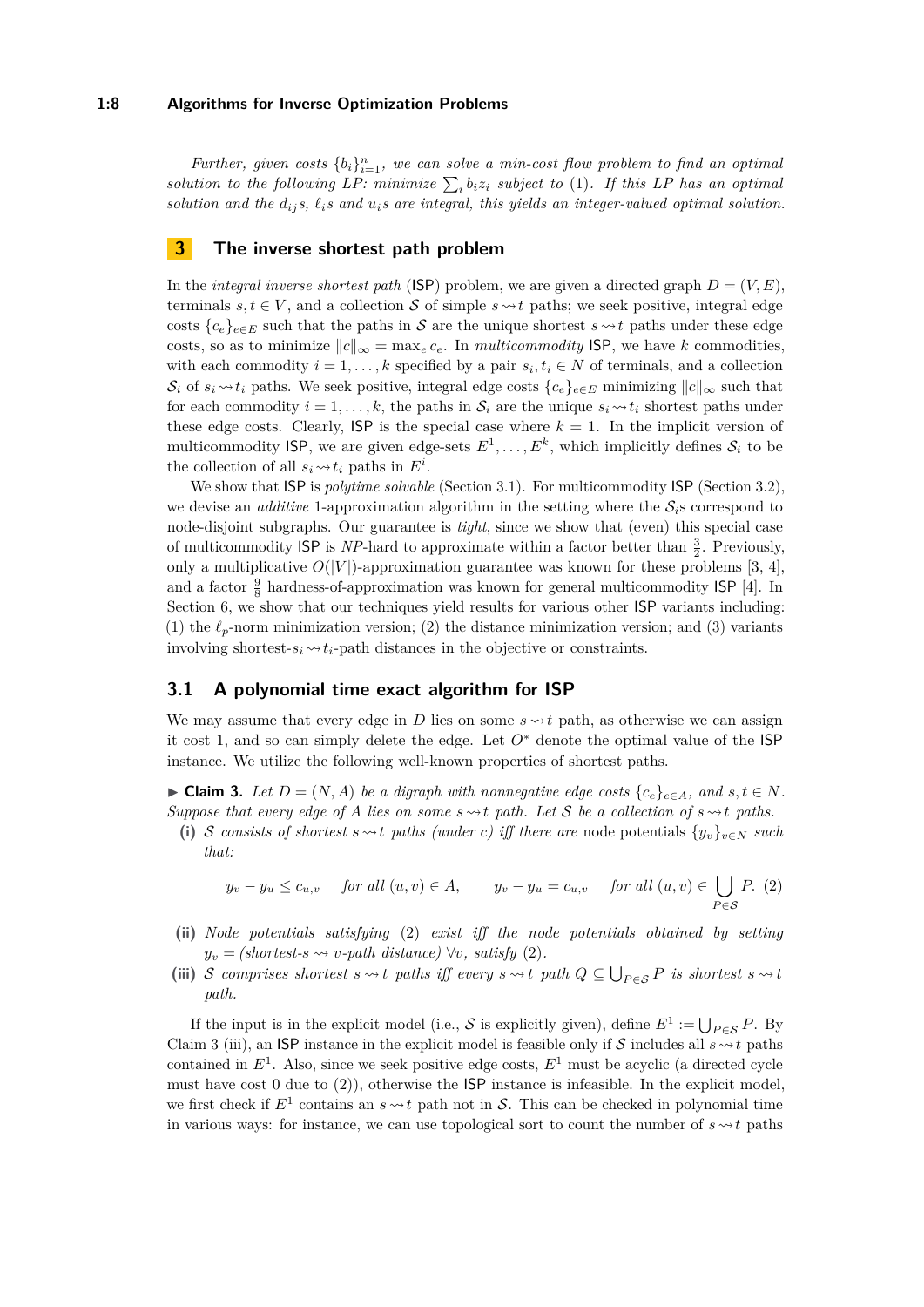in  $E^1$  and check if this number is  $|\mathcal{S}|$ . (We can also use depth-first search and backtracking to enumerate  $|\mathcal{S}| + 1$  distinct  $s \rightarrow t$  paths in polytime (if they exist); see, e.g., [\[21\]](#page-13-13).)

In the sequel, we assume that the ISP instance meets these feasibility requirements (so the explicit and implicit models coincide). Let  $G^1 = (V^1, E^1)$  be the subgraph induced by  $E^1$ . We may assume that every edge  $e \in E^1$  lies on an  $s \rightarrow t$  path contained in  $E^1$  (which holds by definition in the explicit model); otherwise, we can remove  $e$  from  $E<sup>1</sup>$  and solve the resulting **ISP** instance. We consider the following LP-relaxation of the problem with the  $c<sub>e</sub>$ s and node potentials  $\{y_v\}_{v \in N}$  as variables. (The objective function and constraints are easily linearized.)

$$
\min \qquad \qquad ||c||_{\infty} \qquad \qquad (\text{ISP-P})
$$

s.t. 
$$
\max\{1, y_v - y_u\} \le c_{u,v} \quad \forall (u, v) \in E, \qquad y_v - y_u = c_{u,v} \quad \forall (u, v) \in E^1
$$
 (3)

<span id="page-8-5"></span><span id="page-8-4"></span><span id="page-8-3"></span>
$$
y_v - y_u + 1 \le c(P) \quad \forall (u, v) \in V^1 \times V^1, \ \forall u \leadsto v \text{ paths } P \subseteq E \setminus E^1. \tag{4}
$$

Constraints [\(3\)](#page-8-3) follow from Claim [3,](#page-7-3) and ensure that all  $s \rightsquigarrow t$  paths in  $E^1$  are shortest  $s \rightsquigarrow t$ paths. Note that if there is no  $u \rightsquigarrow v$  path in  $E \setminus E^1$ , then there is no constraint [\(4\)](#page-8-4) for  $(u, v)$ . We argue below that constraints [\(4\)](#page-8-4) are valid; this follows because (4) encodes that every *s*  $\sim$  *t* path *Q* not contained in  $E^1$  has length at least 1 + min<sub>*s* $\sim$ *t* path *P*:*P*C $E^1$ *c*(*P*), and with</sub> integer edge costs, this is equivalent to the condition that every  $s \rightarrow t$  path *Q* not contained in  $E^1$  is not a shortest  $s \rightarrow t$  path.

## ▶ Lemma 4. [\(ISP-P\)](#page-8-5) *is a relaxation of* ISP.

We can efficiently solve [\(ISP-P\)](#page-8-5) via the ellipsoid method since we can efficiently separate over constraints [\(4\)](#page-8-4) when  $c > 0$  by solving a shortest-path problem. (We can actually avoid the ellipsoid method and obtain a much more efficient algorithm for ISP. We retain the LPbased exposition since this extends easily to multicommodity ISP and other variants of ISP.) If [\(ISP-P\)](#page-8-5) is infeasible, then the **ISP** instance is infeasible. Otherwise, let  $(c^*, y^*)$  be an optimal solution to [\(ISP-P\)](#page-8-5). Let  $B^* = \|c^*\|_{\infty}$ . Note that  $O^* \geq [B^*]$ . Our rounding algorithm is quite simple. We first round the  $\{y_v^*\}$  node potentials by solving the following difference system:

$$
[y_v^* - y_u^*] \le \psi_v - \psi_u \le [y_v^* - y_u^*] \quad \text{for all } (u, v) \in V^1 \times V^1.
$$

Notice that  $\psi = y^*$  is a feasible solution to this difference system, so since the constant terms in the above inequalities are integers, it has a feasible integer solution  $\tilde{y}$  (Theorem [2\)](#page-6-1). We set edge costs  $\tilde{c}_{u,v} = \tilde{y}_v - \tilde{y}_u$  for all  $(u, v) \in E^1$ , and  $\tilde{c}_{u,v} = \begin{bmatrix} c^*_{u,v} \end{bmatrix}$  for all  $(u, v) \in E \setminus E^1$ .

<span id="page-8-0"></span>**Find 15.** *Vector*  $\tilde{c}$  *satisfies*  $\lfloor c^* \rfloor \leq \tilde{c} \leq \lfloor c^* \rfloor$ *, and is hence an optimal solution to* ISP.

## <span id="page-8-1"></span>**3.2 Multicommodity ISP with node-disjoint subgraphs**

We now consider multicommodity  $\mathsf{ISP}$ , where the edges in the  $\mathcal{S}_i$ s induce node-disjoint subgraphs. More precisely, if the input is in the explicit model, define  $E^i := \bigcup_{P \in \mathcal{S}_i} P$ . Let  $G^i = (V^i, E^i)$  be the subgraph induced by  $E^i$ . We consider the setting where the *V i* s are disjoint; we call this *node-disjoint multicommodity* ISP. As before, by Claim [3,](#page-7-3) a muticommodity **ISP** instance in the explicit model is feasible only if  $S_i$  includes all  $s_i \rightarrow t_i$ paths contained in  $E^i$  for all  $i = 1, \ldots, k$ , which can be verified efficiently. Moreover, each  $E^i$  must be acyclic, and we may assume that for every *i*, and every  $e \in E^i$ , there is some  $s_i \rightarrow t_i$  path contained in  $E^i$  that contains *e*. We prove the following results, which together resolve the complexity of node-disjoint multicommodity ISP.

<span id="page-8-2"></span>▶ **Theorem 6.** *There is an additive* 1*-approximation for node-disjoint multicommodity* ISP.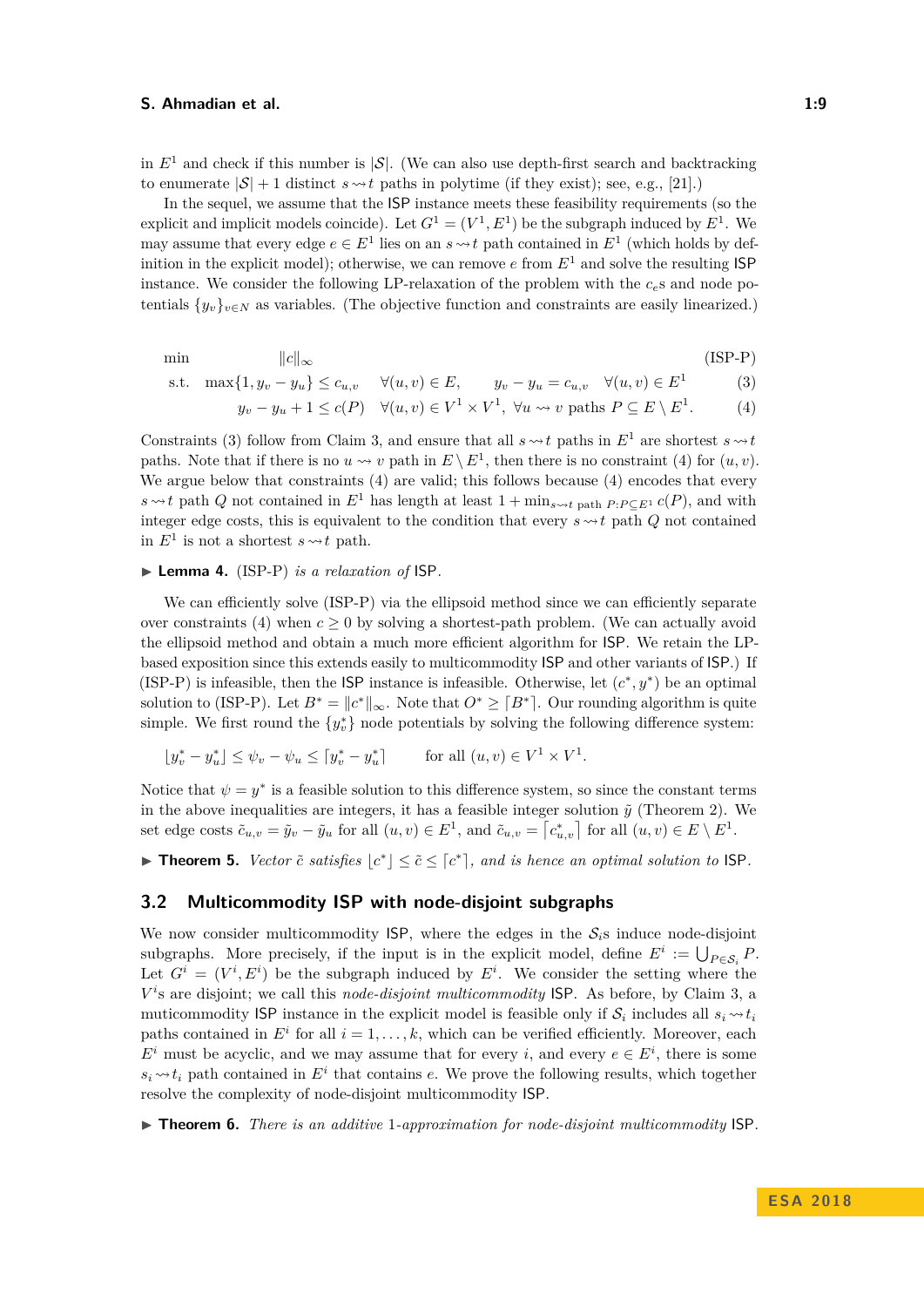<span id="page-9-0"></span>▶ **Theorem 7.** *Node-disjoint multicommodity* ISP *is* NP-hard. Moreover, *it is* NP-hard to *obtain a multiplicative*  $(\frac{3}{2} - \epsilon)$ *-approximation for any*  $\epsilon > 0$ *.* 

## <span id="page-9-1"></span>**4 Inverse polyhedral optimization**

Recall that in an abstract integral inverse polyhedral optimization problem, we are given a polytope  $\mathcal{P} \subseteq \mathbb{R}^E_+$  with explicitly specified constraints, and a set X of extreme points of P. We want to find a positive, integral cost vector  $c \in \mathbb{R}^E$  minimizing  $||c||_{\infty}$  such that: (i) in inverse polyhedral minimization (IMin-Poly), *X* is the set of extreme-point optimal solutions to  $\min_{x \in \mathcal{P}} c^T x$ ; and (ii) in inverse polyhedral maximization (IMax-Poly), *X* is the set of extreme-point optimal solutions to  $\max_{x \in \mathcal{P}} c^T x$ . In the implicit version, we are given *U* ⊆ *E*, which defines *X* to be all extreme points  $\hat{x}$  of  $\mathcal{P}$  such that {*e* :  $\hat{x}_e > 0$ } ⊆ *U*, and  $\hat{x}$ is maximal (for IMax-Poly) or minimal (for IMin-Poly) in  $P$ .

Our approach consists of two main steps. We first find an optimal fractional cost vector  $c^* \geq 1$ , and then round this. While prior work also deals with obtaining such a fractional cost vector, in our case, this step is significantly more complicated due to both the existence of *multiple* solutions in *X*, and the requirement that these be the *unique* optimal solutions. Let  $Ax \leq b$  denote the constraints of  $P$  (including nonnegativity). Let K be an integer such that all entries of *A*, *b*, and all extreme points of  $P$  are integer multiples of  $\frac{1}{K}$ . We can compute *K* with  $log K = poly(input size)$ . (If *A* is totally unimodular (TU) and *b* is integral, then  $K = 1$ .) So for any solution *c* to **IMax-Poly** or **IMin-Poly**, we have  $|c^T \hat{x} - c^T x| \ge \frac{1}{K}$  for any  $\hat{x} \in X$  and  $x' \notin X$ . For IMin-Poly, we solve the following LP-relaxation to find  $c^*$ . (For IMax-Poly, [\(6\)](#page-9-2), and the arguments below, are modified appropriately.)

<span id="page-9-4"></span><span id="page-9-3"></span><span id="page-9-2"></span>
$$
\text{(IMin-P) min } ||c||_{\infty} \quad \text{s.t.} \quad \begin{cases} \quad c_e \ge 1 \quad \forall e \in E, \quad c^T \hat{x} = \lambda \quad \forall \hat{x} \in X \\ \quad c^T \hat{x} \ge \lambda + \frac{1}{K} \quad \forall \hat{x} : \hat{x} \text{ is an extreme point of } \mathcal{P}, \hat{x} \notin X. \end{cases} \tag{5}
$$

To solve [\(IMin-P\)](#page-9-3) in the explicit model, we require a face oracle for  $P$ . We first use this to determine if X forms a face  $F$  of  $\mathcal{P}$ ; if not, then the inverse problem is infeasible. Otherwise, letting *J* be the set of constraints that are tight for all  $x \in X$ , the face *F* is given by  $F = \{x \in \mathcal{P} : (Ax)_i = b_i \,\forall i \in J\}$ . Further, any extreme point  $x \in \mathcal{P} \setminus X$  does not lie in *F*, so there is some  $i \in J$  such that  $(Ax)_i < b_i$ , and hence  $(Ax)_i \leq b_i - \frac{1}{K}$ . Our separation oracle for [\(IMin-P\)](#page-9-3) is as follows. Constraints [\(5\)](#page-9-4) can be directly checked. For [\(6\)](#page-9-2), we consider every *i* ∈ *J* and check that the minimum value of  $c^T x$  over the set  $\{x \in \mathcal{P} : (Ax)_i \leq b_i - \frac{1}{K}\}\)$  is at least  $\lambda + \frac{1}{K}$ . This can be done in polynomial time.

In the implicit setting, to separate over constraints [\(5\)](#page-9-4), we require what we call a *minimality oracle* (or maximality oracle, for **IMax-Poly**), which given a set  $U \subseteq E$  and a cost vector *c*, determines if every minimal (extreme) point of  $P$  whose support lies in  $U$  has the same (minimum) cost. To verify if constraints [\(6\)](#page-9-2) hold, first note that if  $x' \notin X$  is an extreme point supported on *U*, then there is some  $\hat{x} \in X$  with  $\hat{x} \leq x'$ , and so  $c^T x' \geq c^T \hat{x} + \frac{1}{K}$ . So we only need to check if  $(6)$  holds for extreme points  $x'$  not supported on  $U$ ; this can be done by the same procedure as for the explicit model, taking  $J = E \setminus U$ . The problem of devising a minimality/maximality oracle is itself an interesting and non-trivial problem for various combinatorial optimization problems. We show how to devise such an oracle for min-cost flow and bipartite matching (Theorems [10](#page-10-2) and [11\)](#page-11-3). Note that for a *polytope* P of the form  ${x : Ax = b, x > 0}$ , any two feasible points are incomparable; so the face formed by X is simply  $F = \{x \in \mathcal{P} : x_e = 0 \,\forall e \notin U\}$ , and we can obtain a minimality/maximality oracle by checking if the minimum and maximum values of  $c^T x$  over  $F$  are equal.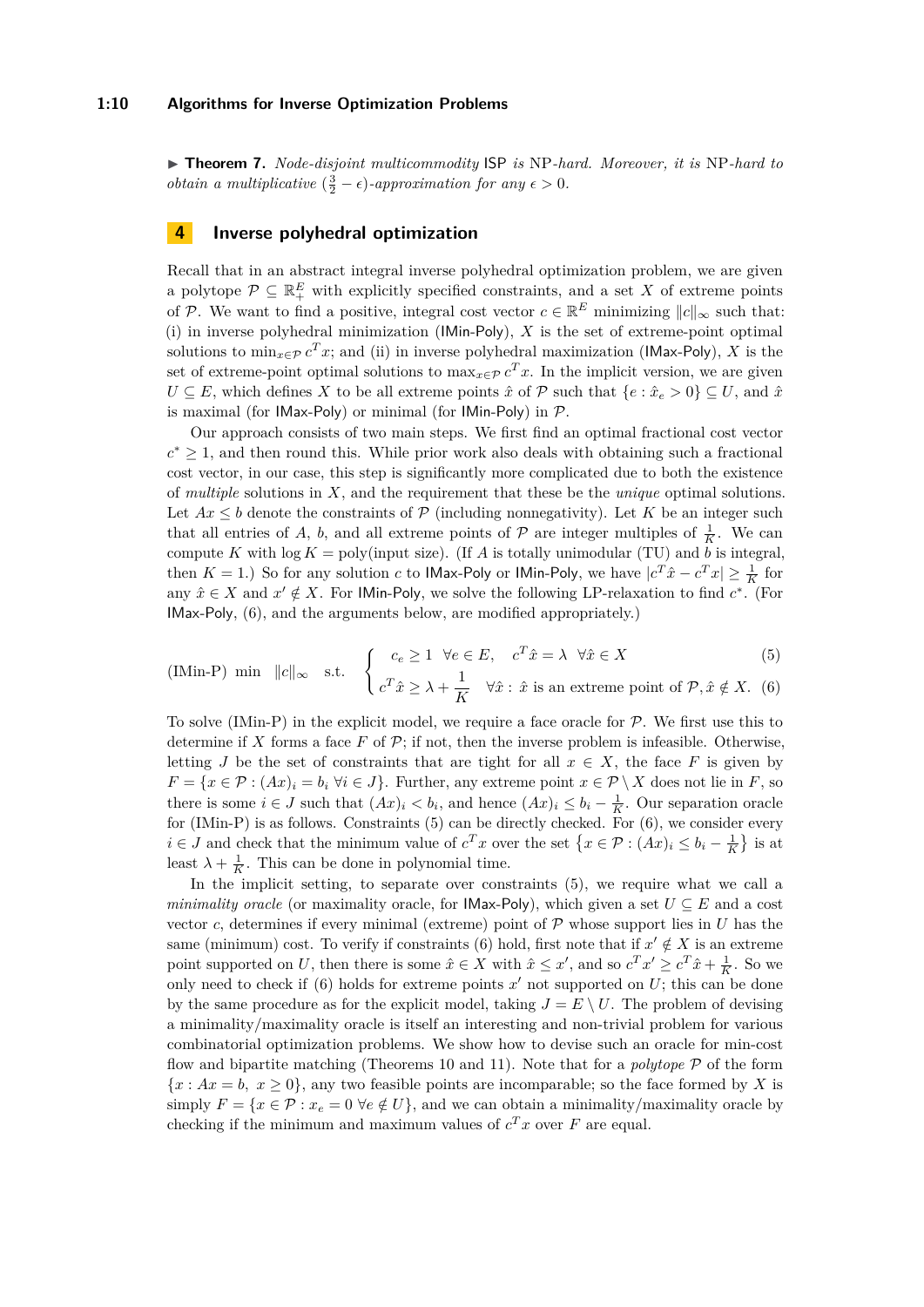The next step is to round  $c^*$  to obtain an approximately optimal integral cost vector. We show how to do this in two settings, when the constraint matrix *A* is TU, and when *A* is a sparse  $\{0,1\}$ -matrix. In both cases, we round an optimal solution to the dual of the problem of optimizing  $c^{*T}x$  over  $\mathcal P$  but the details and bounds obtained differ.

<span id="page-10-0"></span>▶ **Theorem 8.** Let  $\mathcal{P} = \{x \in \mathbb{R}^E : Ax \geq b, x \geq 0\}$ , where *A* is *TU*, and *b* is integral. We *can round an optimal fractional solution c* ∗ *to the inverse problem to obtain: (a) an additive* 1*-approximation for* IMin*-*Poly*; and (b) a multiplicative* 2*-approximation for* IMax*-*Poly*.*

<span id="page-10-1"></span>▶ **Theorem 9.** Let  $A \in \{0,1\}^{m \times n}$  have row sparsity r and column sparsity k, where  $n = |E|$ . *(Row sparsity is the maximum number of nonzero entries in a row of A; column sparsity is the maximum number of nonzero entries in a column of*  $A$ *.)* Let  $A_1$  and  $A_2$  be submatrices of  $A$ *with n columns, whose rows partition* [*m*]*. We can round an optimal fractional solution c* ∗ *to the inverse problem to obtain the following guarantees (in both implicit and explicit models).*

- (a) *Additive*  $(k-1)$ *-approx. for* IMax-Poly *with*  $P = \{x \in \mathbb{R}^E : A_1 x = b_1, A_2 x \le b_2, x \ge 0\}$ *.*
- (b) *Additive k*-approximation for IMin-Poly with  $P = \{x \in \mathbb{R}^E : A_1x = b_1, A_2x \ge b_2, x \ge c\}$ 0 *.*
- (c) *Multiplicative*  $\beta$ -approximation for **IMax-Poly** and **IMin-Poly**, where we have  $\beta = \min\{k + 1\}$  $O(1), O(\sqrt{r \log n}), O(\sqrt{k \min(\log(kr), \log n)})$

# **4.1 Applications to inverse min-cost flow and inverse bipartite matching**

**Inverse min-cost flow.** In the *integral inverse min-cost flow* (IMCF) problem, we are given a directed graph  $D = (N, E)$ , integer bounds  $0 \leq \ell_e \leq u_e$  on every edge *e*, integer demands  ${b_v}_{v \in N}$  (which could be arbitrary) such that  $b(N) := \sum_{v \in N} b_v = 0$ , and a set  $E^1 \subseteq E$  of edges. A *flow* in *D* is a vector  $x \in \mathbb{R}^E$  satisfying

<span id="page-10-3"></span>
$$
x(\delta^{\text{in}}(v)) - x(\delta^{\text{out}}(v)) = b_v \quad \forall v \in N, \qquad \ell_e \le x_e \le u_e \quad \forall e \in E. \tag{7}
$$

Given edge costs  ${c_e}_{e \in E}$ , the cost of a flow *x* is  $\sum_{e} c_e x_e$ . We seek positive, integral edge costs  ${c_e}_{e \in E}$  minimizing  $||c||_{\infty}$  so that the set of min-cost integral flows is precisely the set of acyclic integral flows supported on  $E^1$ . As with **ISP**, we may assume that every  $e \in E^1$  is used by some feasible flow supported on  $E^1$ , and then, we may further assume that  $E^1$  is acyclic, as otherwise the inverse problem is infeasible.

The min-cost flow problem is given by the LP: min  $\sum_{e} c_e x_e$  subject to [\(7\)](#page-10-3). The constraint matrix specifying [\(7\)](#page-10-3) is TU (see, e.g., [\[22\]](#page-13-14)), so IMCF is an instance of IMin-Poly with a TU constraint matrix. Since  $E^1$  is acyclic, any two distinct feasible flows supported on  $E^1$  are incomparable, so it is easy to obtain a minimality oracle and solve [\(IMin-P\)](#page-9-3). We then obtain the following positive result in the above implicit model as a corollary of Theorem [8](#page-10-0) (a). We discuss the explicit model in the full version. where we also show that IMCF is polytime solvable in certain cases, such as, the single-source setting with no (or equivalently, very large) capacities. As noted earlier, in the context of *spanning-tree protocols*, this implies that *in polynomial time, we can find the smallest positive integer link weights that enforce a prescribed routing tree as a shortest-path tree rooted a given node s.*

<span id="page-10-2"></span>▶ **Theorem 10.** *There is an additive* 1*-approximation for* IMCF *in the implicit model.* 

**Inverse bipartite matching.** In inverse bipartite matching, the input is an undirected bipartite graph  $G = (V, E)$ . In *integral max-cost bipartite matching* (IMax-BMat), we have a collection  $M_1, \ldots, M_k$  of maximal matchings, and we seek positive, integral edge costs  ${c_e}_{e \in E}$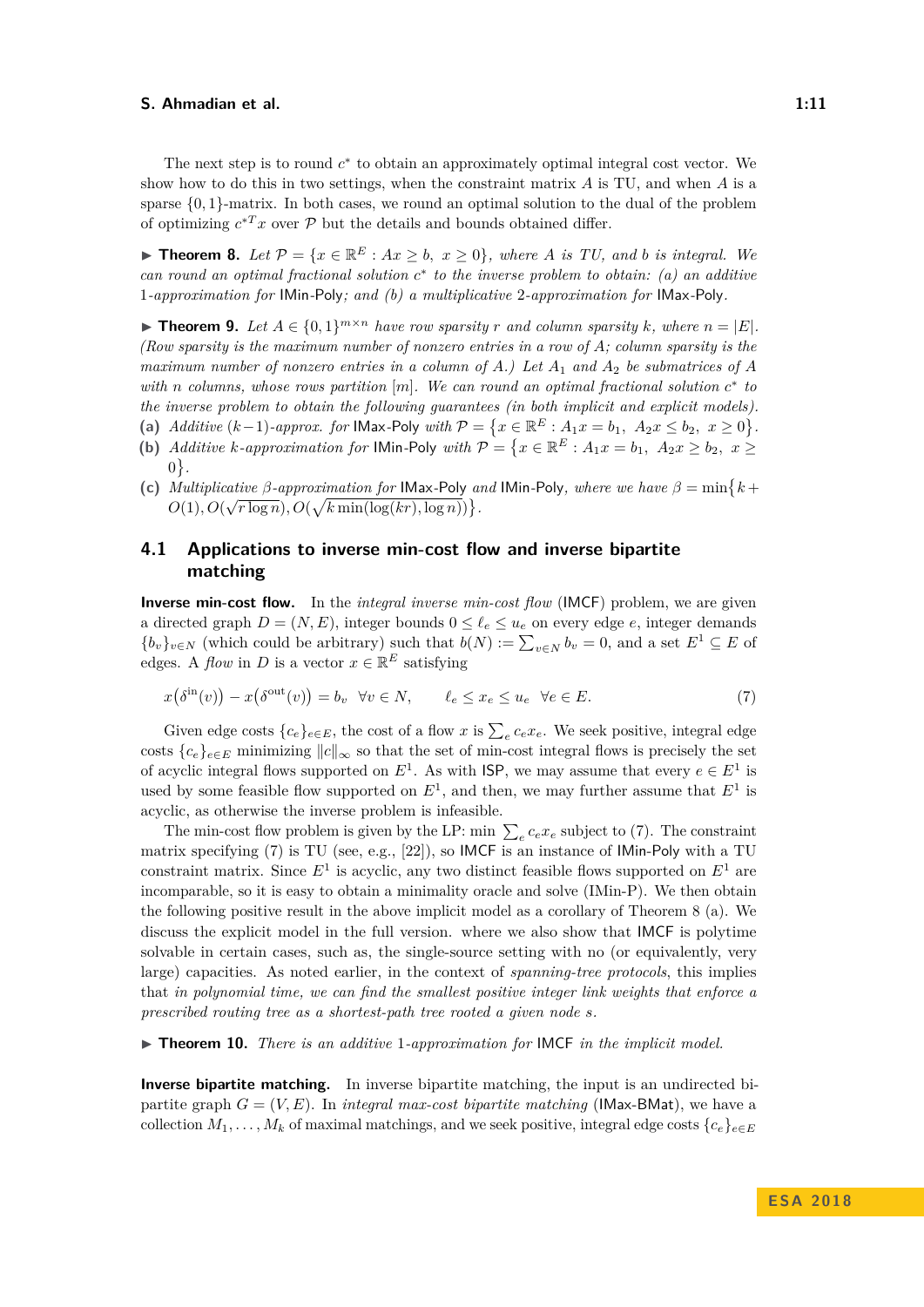#### **1:12 Algorithms for Inverse Optimization Problems**

minimizing  $||c||_{\infty}$  so that  $M_1, \ldots, M_k$  are the unique max-cost bipartite matchings in *G*. In the implicit model, we are given  $E^1 \subseteq E$ , and we require that the set of max-cost bipartite matchings be the set of maximal matchings contained in *E*<sup>1</sup> . (Max-cost matchings must be maximal.) The max-cost bipartite matching LP is: max  $\sum_{e} c_e x_e$  s.t.  $x(\delta(v)) \leq 1 \ \forall v \in V$ ,  $x \geq 0$ .

We also consider *integral min-cost bipartite matching* (IMin-BMat), where we are given *perfect matchings*  $M_1, \ldots, M_k$ , and we seek positive integral edge costs  ${c_e}_{e \in E}$  minimizing  $||c||_{\infty}$ such that these are the unique min-cost perfect matchings in *G*. In the implicit model, we are given  $E^1 \subseteq E$ , and the set of min-cost perfect matchings should be the set of perfect matchings contained in  $E<sup>1</sup>$ . The min-cost perfect matching problem can be modeled by the following LP: min  $\sum_{e} c_e x_e$  s.t.  $x(\delta(v)) = 1 \ \forall v \in V$ ,  $x \ge 0$ . The constraint matrix in the above LPs is TU and has column sparsity 2. We devise a face oracle for IMax-BMat and IMin-BMat in the explicit setting, and a maximality oracle for IMax-BMat in the implicit setting when  $E^1 = E$  by exploiting various structural properties of bipartite matchings. (A minimality oracle for IMin-BMat is easy since the corresponding polytope is defined by equations and nonnegativity constraints.) The maximality oracle for IMax-BMat determines if there exist two maximal matchings of different costs; we note that the related problem of finding a min-cost maximal matching is *NP*-hard. Theorems [8\(](#page-10-0)a) and [9\(](#page-10-1)a) then yield the following.

<span id="page-11-3"></span>▶ Theorem 11. *We can obtain additive quarantees of* 1 *for* IMin-BMat, and IMax-BMat *in the explicit setting, and* **IMax-BMat** *in the implicit setting when*  $E^1 = E$ *.* 

## <span id="page-11-0"></span>**5 Inverse matroid-basis optimization**

We consider the *integral inverse min-cost matroid basis* (IMin-Basis) and *integral inverse max-cost matroid basis* (IMax-Basis) problems. In both problems, the input is a matroid  $M = (E, \mathcal{I})$  (specified by an independence oracle) and a collection S of bases of M. The goal is to find positive, integral costs  ${c_e}_{e \in E}$  such that the bases in S are the unique optimal bases under these costs, so as to minimize  $||c||_{\infty}$ . More precisely, in **IMin-Basis**, we require that the bases in S be the unique  $min\text{-}cost$  bases under the  ${c<sub>e</sub>}$  costs, while in IMax-Basis, we require that the bases in S be the unique *max-cost* bases under the  ${c<sub>e</sub>}$  costs. In the implicit model, we are given  $U \subseteq E$ , which implicitly specifies S to be all bases of M contained in U.

<span id="page-11-1"></span>▶ Theorem 12. *We can solve* IMin-Basis *and* IMax-Basis *in polynomial time.* 

## <span id="page-11-2"></span>**6 Extensions and variants**

Our techniques are versatile and yield guarantees for other variants of integral inverse optimization mentioned in Section [2,](#page-5-2) including the  $\ell_p$ -norm version (minimize  $||c||_p$ ) and distance-minimization version (minimize  $\|c - c^{(0)}\|_{\infty}$ , where  $c^{(0)} \in \mathbb{Z}_+^E$ ) problems; for these two problems our guarantees follow by simply combining our earlier results with Theorem [1.](#page-6-2)

**Inverse shortest paths.** We obtain multiplicative guarantees of 2 and 3 respectively for the  $\ell_p$ -norm variant of ISP and multicommodity ISP respectively, and obtain the optimal solution and an additive guarantee of 1 for the distance-minimization variants. Bley [\[4\]](#page-12-2) considered the **ISP** variant where we seek positive, integral costs so as to minimize  $\max_{i=1,\dots,k}$ (shortest- $s_i \rightarrow t_i$ -path distance). A related variant specifies integer upper bounds  $\{D_i\}_{i=1}^k$  on the shortest- $s_i \rightarrow t_i$ -path distances, and seeks a positive, integral cost vector *c* that respects these bounds and minimizes  $||c||_{\infty}$ . The guarantees in Theorems [5,](#page-8-0) [6](#page-8-2) hold for both variants.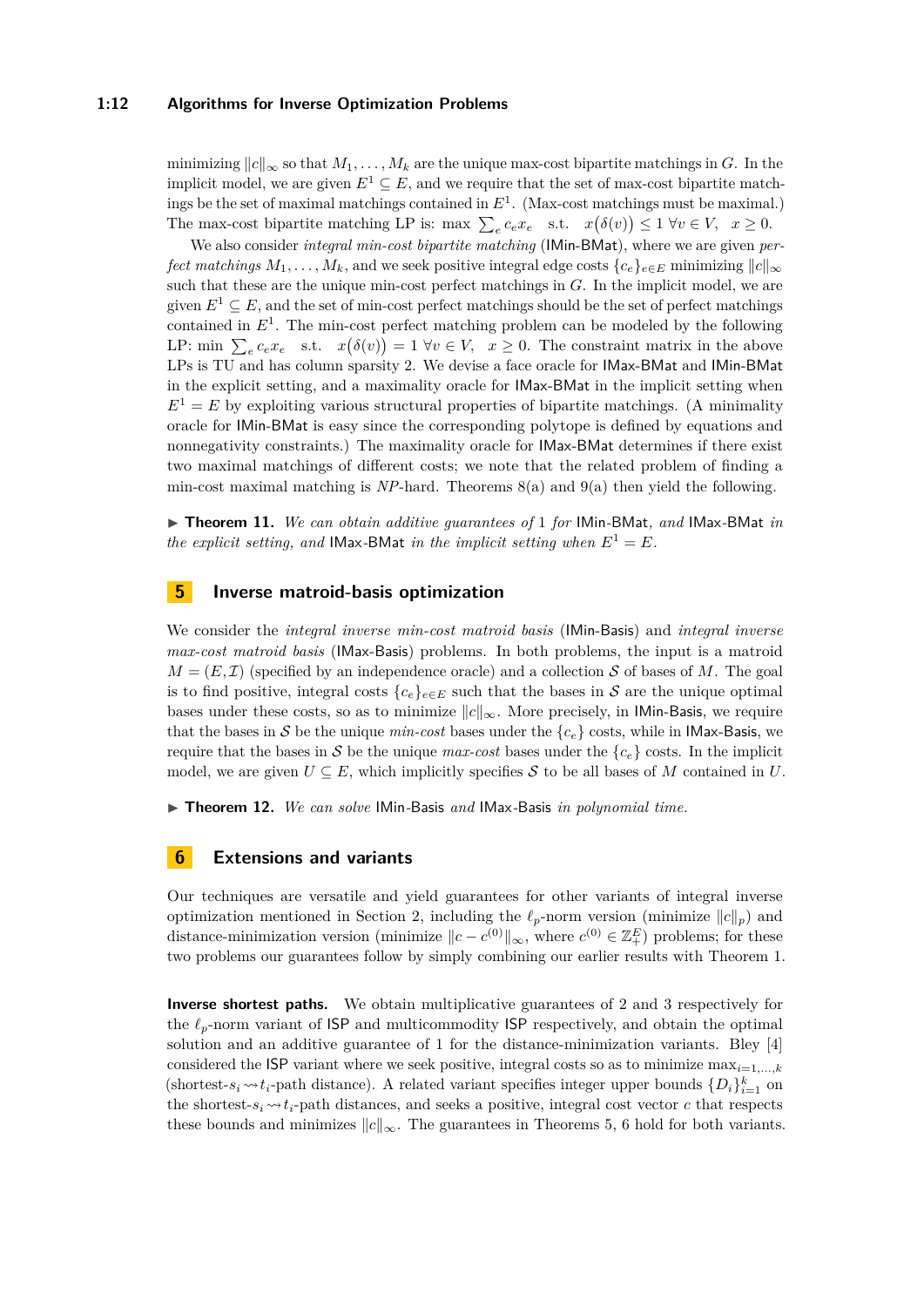**Findmergeright** Theorem 13. We obtain the following multiplicative guarantees for the  $\ell_p$ -norm and *distance-minimization versions of integral inverse polyhedral optimization.*

- (a) 3*-approximation for* IMin-Poly *with*  $P = \{x \in \mathbb{R}^E : Ax \geq b, x \geq 0\}$ *, where A is TU and b is integral.*
- (b)  $(k + 1)$ *-approximation for* IMax-Poly *with*  $P = \{x \in \mathbb{R}^E : A_1 x = b_1, A_2 x \le b_2, x \ge 0\}$ , where  $A^T = \begin{pmatrix} A_1^T & A_2^T \end{pmatrix}$  is a  $\{0,1\}$  matrix, and A has column sparsity *k*.
- (c)  $(k+2)$ -approximation for of IMin-Poly with  $P = \{x \in \mathbb{R}^E : A_1 x = b_1, A_2 x \ge b_2, x \ge 0\}$ , where  $A^T = \begin{pmatrix} A_1^T & A_2^T \end{pmatrix}$  is a {0,1} *matrix, and A has column sparsity k.*

*In the explicit model, we assume that we have a face oracle for* P*. In the implicit model, we assume that we have a minimality/maximality oracle for* P*.*

 $\triangleright$  **Theorem 14.** *(a) There is a multiplicative* 2-approximation algorithm for the  $\ell_p$ -norm *minimization versions of* IMin*-*Basis *and* IMax*-*Basis*. (b) The distance-minimization versions of* IMin*-*Basis *and* IMax*-*Basis *can be solved exactly in polytime.*

#### **References**

- <span id="page-12-15"></span>**1** Ravindra K Ahuja, Thomas L Magnanti, and James B Orlin. *Network flows: theory, algorithms, and applications*. Prentice hall, 1993.
- <span id="page-12-8"></span>**2** R.K. Ahuja and J.B. Orlin. Inverse optimization. *Oper. Res.*, 49:171–783, 2001.
- <span id="page-12-1"></span>**3** W. Ben-Ameur and E. Gourdin. Internet routing and related topology issues. *SIAM J. Discrete Math.*, 17:18–49, 2004.
- <span id="page-12-2"></span>**4** A. Bley. Inapproximability results for the inverse shortest paths problem with integer lengths and unique shortest paths. *Networks*, 50:29–36, 2007.
- <span id="page-12-14"></span>**5** Endre Boros, Khaled Elbassioni, Vladimir Gurvich, and Hans Raj Tiwary. The negative cycles polyhedron and hardness of checking some polyhedral properties. *Annals of Operations Research*, 188(1):63–76, 2011.
- <span id="page-12-12"></span>**6** David Bremner, Komei Fukuda, and Ambros Marzetta. Primal-dual methods for vertex and facet enumeration. *Discrete & Computational Geometry*, 20(3):333–357, 1998.
- <span id="page-12-9"></span>**7** D. Burton, W. Pulleyblank, and Ph. L. Toint. The inverse shortest paths problem with upper bounds on shortest paths costs. In *Network optimization*, pages 156–171. Springer, 1996.
- <span id="page-12-3"></span>**8** D Burton and Ph L Toint. On the use of an inverse shortest paths algorithm for recovering linearly correlated costs. *Mathematical Programming*, 63(1):1–22, 1994.
- <span id="page-12-0"></span>**9** D. Burton and Ph.L. Toint. On an instance of the inverse shortest paths problem. *Math. Program.*, 53:45–61, 1992.
- <span id="page-12-11"></span>**10** Michael R Bussieck and Marco E Lübbecke. The vertex set of a 01-polytope is strongly p-enumerable. *Computational Geometry*, 11(2):103–109, 1998.
- <span id="page-12-10"></span>**11** Mikael Call and Kaj Holmberg. Complexity of inverse shortest path routing. In *INOC*, pages 339–353. Springer, 2011.
- <span id="page-12-4"></span>**12** Robert B Dial. Minimal-revenue congestion pricing part i: A fast algorithm for the singleorigin case. *Transportation Research Part B: Methodological*, 33(3):189–202, 1999.
- <span id="page-12-5"></span>**13** Robert B Dial. Minimal-revenue congestion pricing part ii: An efficient algorithm for the general case. *Transportation Research Part B: Methodological*, 34(8):645–665, 2000.
- <span id="page-12-13"></span>**14** Martin E Dyer. The complexity of vertex enumeration methods. *Mathematics of Operations Research*, 8(3):381–402, 1983.
- <span id="page-12-6"></span>**15** F. Grandoni, G. Nicosia, G. Oriolo, and L. Sanità. Stable routing under the spanning tree protocol. *Operations Research Letters*, 38:399–404, 2010.
- <span id="page-12-7"></span>**16** N. Haehnle, L. Sanità, and R. Zenklusen. Stable routing and unique-max coloring on trees. *SIAM J. Discret. Math*, 27:109–125, 2013.